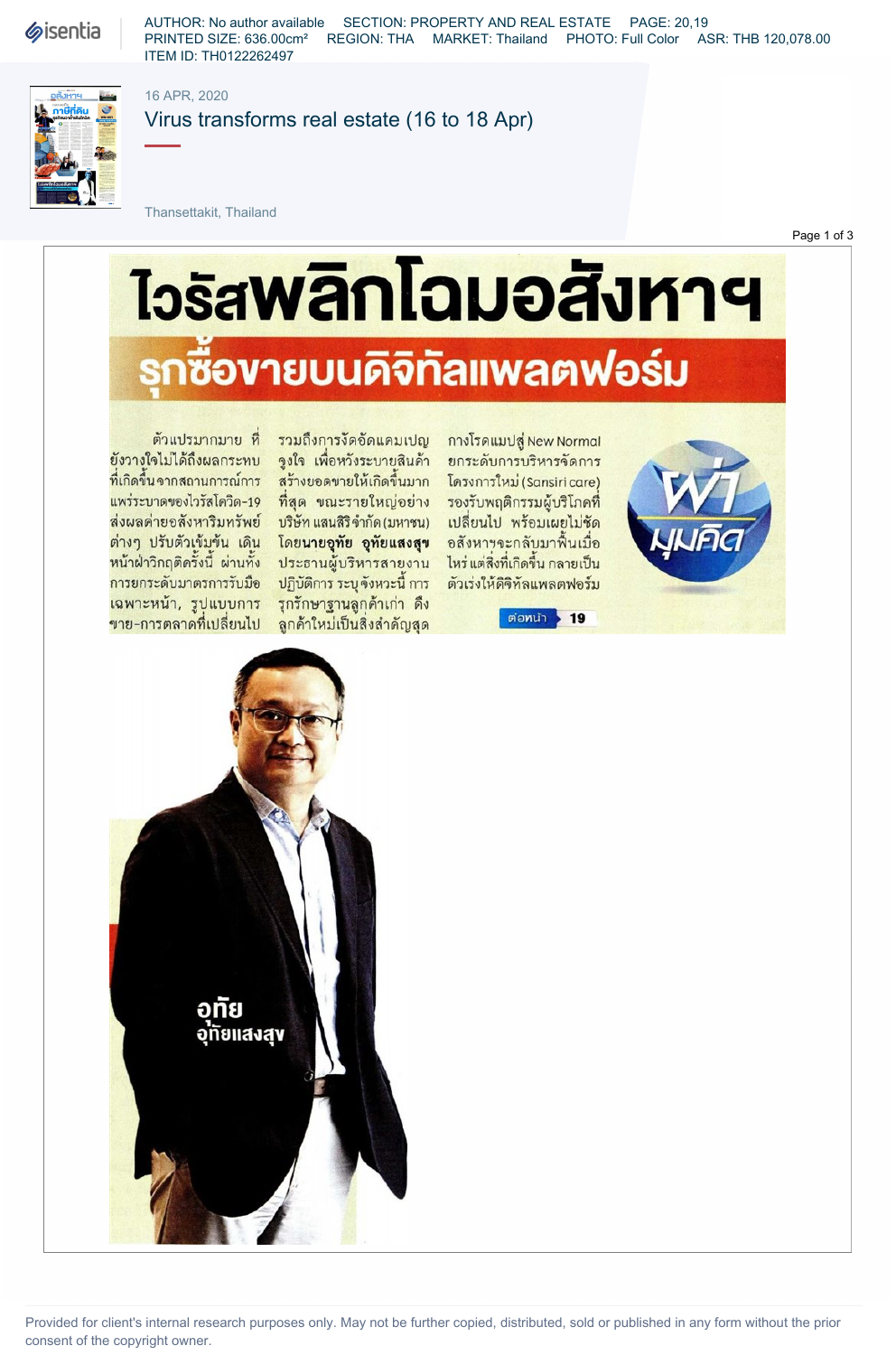**Sisentia** 

AUTHOR: No author available SECTION: PROPERTY AND REAL ESTATE PAGE: 20,19 PRINTED SIZE: 636.00cm² REGION: THA MARKET: Thailand PHOTO: Full Color ASR: THB 120,078.00 ITEM ID: TH0122262497



#### 16 APR, 2020

# Virus transforms real estate (16 to 18 Apr)

Thansettakit, Thailand

Page 2 of 3



เข้ามามีบทบาทต่อผู้ซื้อ ผู้ขายเร็วขึ้น

## มองอสังหาฯมองศก.

ณ วันนี้ ภาพตลาดอสังหาริมทรัพย์ไทยในมุมมองนั้น พบเรื่อง ดีมานด์ที่อยู่อาศัย ยังไม่ได้หดตัวจนน่าตกใจ สะท้อนจากยอดขายของ บริษัท ที่ทำได้ดีเกินเป้าหมายในช่วงไตรมาสแรกที่ผ่านมา แต่อย่างไร ก็ตาม การที่อสังหาฯยึดโยงเศรษฐกิจมหภาคของไทยเป็นหลัก หลัง ดาดการณ์จีดีพีประเทศเปลี่ยน อาจติดลบถึง 5.6% ซึ่งผิดดาดจากช่วง ประกาศแผนธุรกิจ ณ ต้นปี จึงต้องจับตาแนวโน้มของสถานการณ์เป็น ระยะ เพราะแม้จำนวนผู้ติดเชื้อในไทยจะมีสัญญาณเป็นบวก แต่ปัญหา ใหญ่ ไม่ได้หมายดวามว่า การที่ไทยแก้ปัญหาได้เร็วขึ้น เศรษฐกิจใน ประเทศจะดีขึ้นเช่นกัน หากประเทศคู่ด้าขนาดใหญ่ เช่น อเมริกา จีน ยุโรป ยังแก้วิกฤติไม่ได้ การทำการค้าต่างๆ ก็ยังไม่สามารถเกิดขึ้นได้ ส่งผลต่อตัวเลขภาคการส่งออกของไทยอย่างแน่นอน

"วันนี้ ตอบไม่ได้ว่าอสังหาฯ ในระยะสั้น และระยะยาว จะกลับ มาเมื่อไหร่ ดงต้องนั่งดูกันรายเดือนด้วยซ้ำ ว่าจะใช้วิธีแก้ปัญหาเฉพาะ หน้ากันอย่างไร เชื่อทุกค่ายวางแผนปรับกันแล้ว ทั้งรายเดือน และ รายไตรมาส"

# แผนเชิงรับ-รก

ส่วนแผนเชิงรับของบริษัทในช่วงนี้ นอกจากมีโปรโมชันกระตุ้น การขายต่างๆ ทยอยออกมาแล้ว เรายังเล็งเห็นว่า การสร้างดวาม เชื่อมั่นให้กับลูกค้า ลูกบ้านในโครงการ พนักงาน พาร์ตเนอร์ และชุมชน โดยรอบเป็นสิ่งสำคัญ และย่อมสร้างความได้เปรียบในการแข่งขันด้วย



Provided for client's internal research purposes only. May not be further copied, distributed, sold or published in any form without the prior consent of the copyright owner.